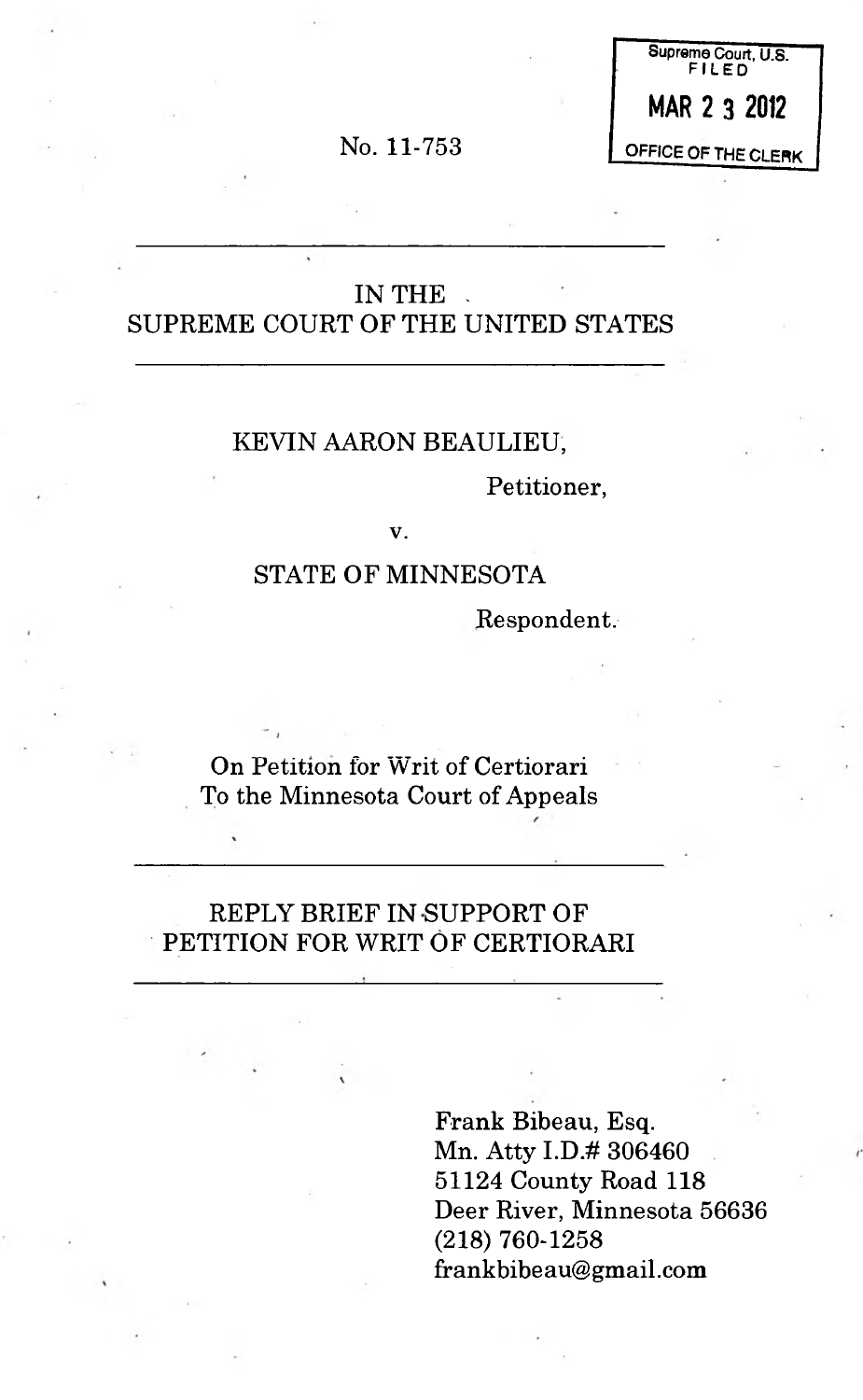### QUESTIONS PRESENTED FOR REVIEW

1. Does Public Law 280 (18 U.S.C. § 1162 and 28 U.S.C. (1360) give the State of Minnesota jurisdiction to involuntarily civilly commit a member of a federally recognized Indian tribe who is a legal resident of his tribal reservation under Minnesota's Commitment and Treatment Act (Minn. Stat. Ch. 253B?)

2. Was Minnesota's involuntary civil commitment of Beaulieu contrary to, and/or an unreasonable application of this Court's clearly established law limiting Public Law 280's grant of civil jurisdiction to private civil matters?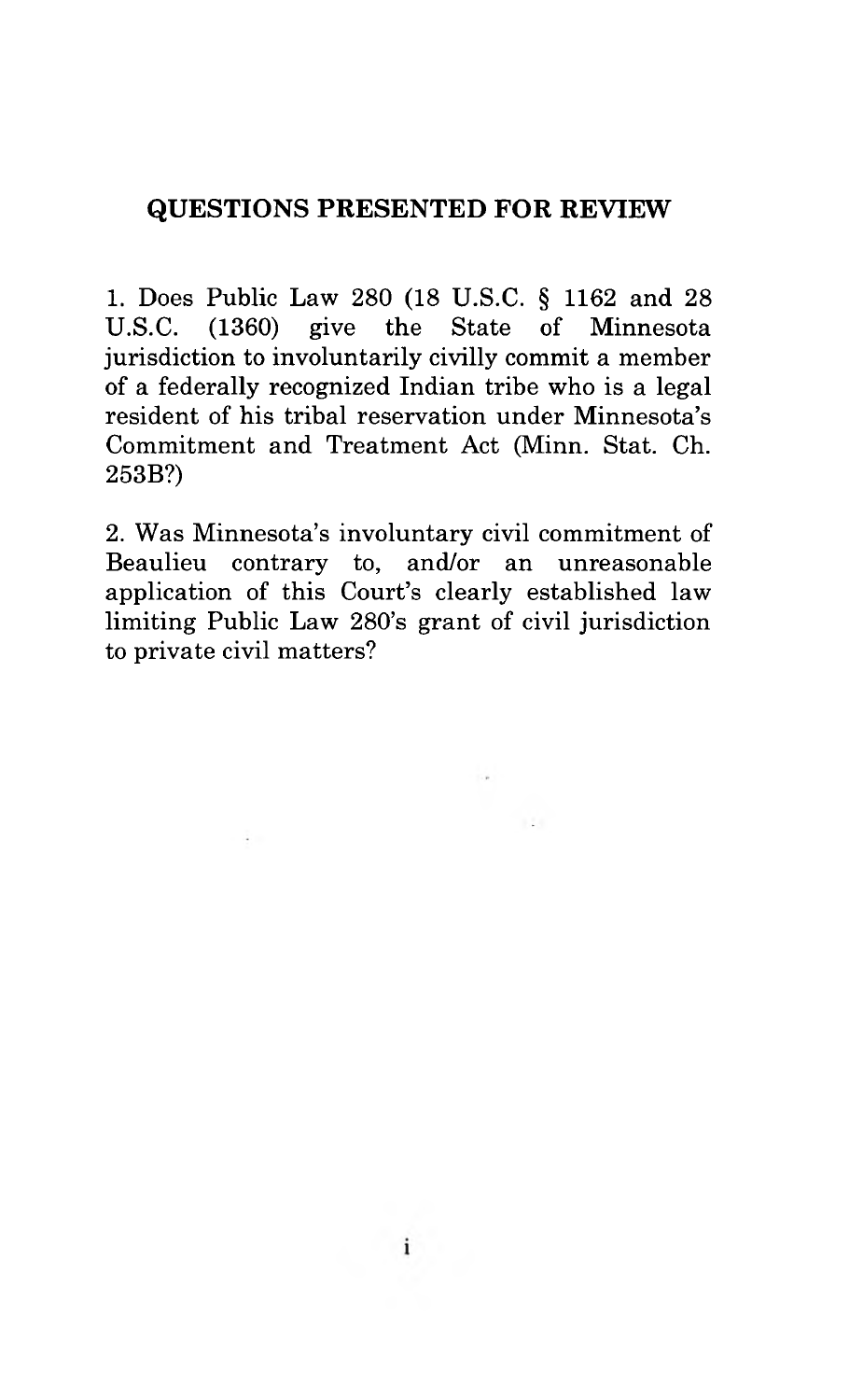### <span id="page-2-0"></span>**LIST OF PARTIES**

All parties appear in the caption of the case on the cover page.

*Petitioner:*

Kevin Aaron Beaulieu

*Represented by:*

Frank Bibeau, Esq. Mn. Atty I.D.# 306460 51124 County Road 118 Deer River, Minnesota 56636 (218) 760-1258

*For the State of Minnesota:*

Lori Swanson, Attorney General Matthew Frank, Assistant Attorney General *Counsel of Record* 445 Minnesota Street, 1800 Bremer Tower St. Paul, Minnesota 55101-2134 (651) 757-1448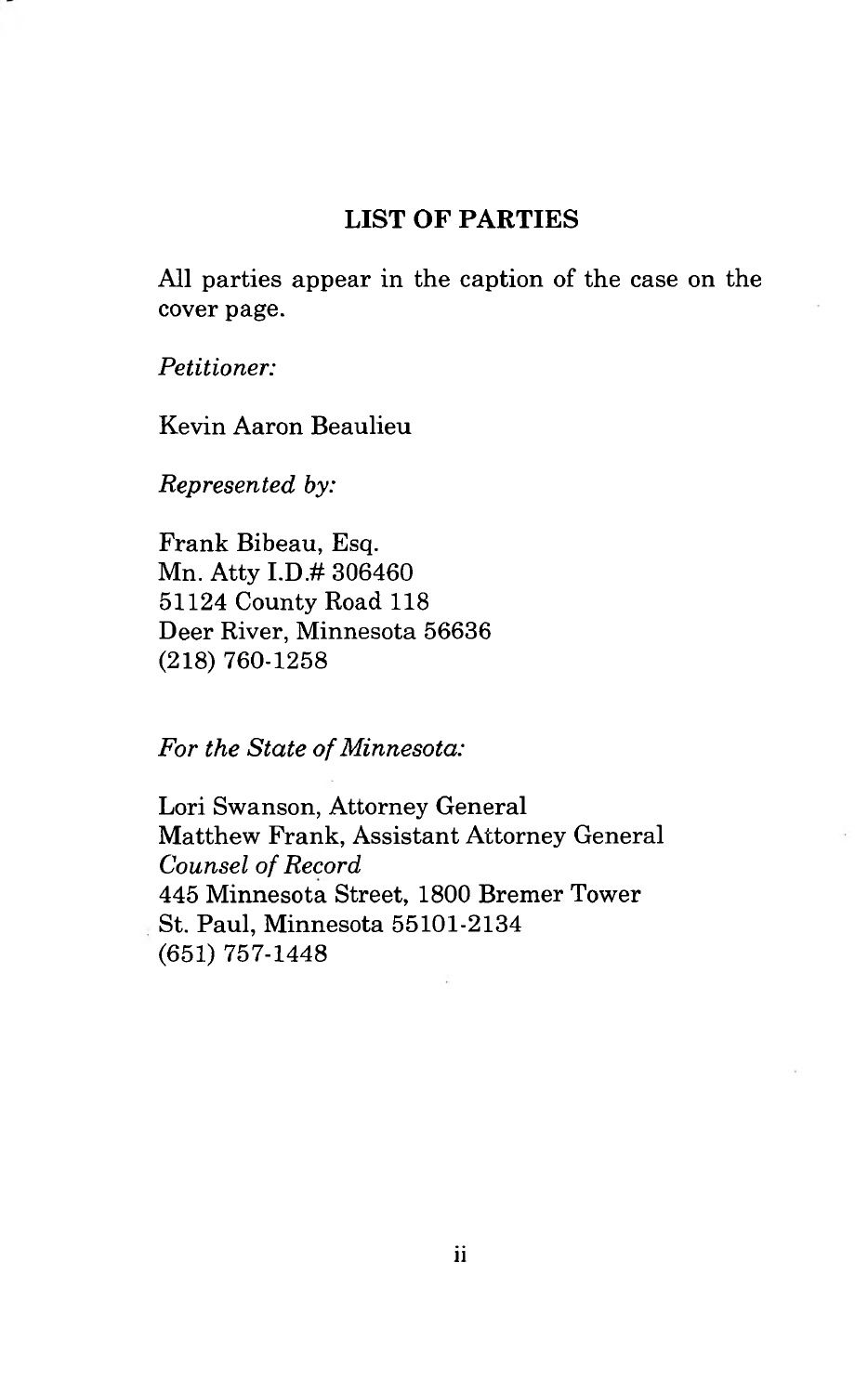# TABLE OF CONTENTS

| QUESTIONS PRESENTED FOR REVIEW  i                                                                                                        |
|------------------------------------------------------------------------------------------------------------------------------------------|
| <b>LIST OF PARTIES</b>                                                                                                                   |
| iii                                                                                                                                      |
| TABLE OF AUTHORITIES<br>iv                                                                                                               |
| vii                                                                                                                                      |
| <b>REASONS FOR GRANTING THE</b><br>$\mathbf{1}$                                                                                          |
| A. Confusing and Inconsistent State Decisions 2                                                                                          |
| B. This Court has Set Forth Clearly Established<br>and Unambiguous Rules Limiting a State's<br>Jurisdiction Over Reservation Indians.  4 |
|                                                                                                                                          |
| D. Exceptional Circumstances  8                                                                                                          |
| E. Non-compliance and Confusion 10                                                                                                       |
| F. Minnesota's 253B Law Does Not<br>Involve Private, Civil Litigation  13                                                                |
|                                                                                                                                          |
|                                                                                                                                          |

i,

 $\sim 10$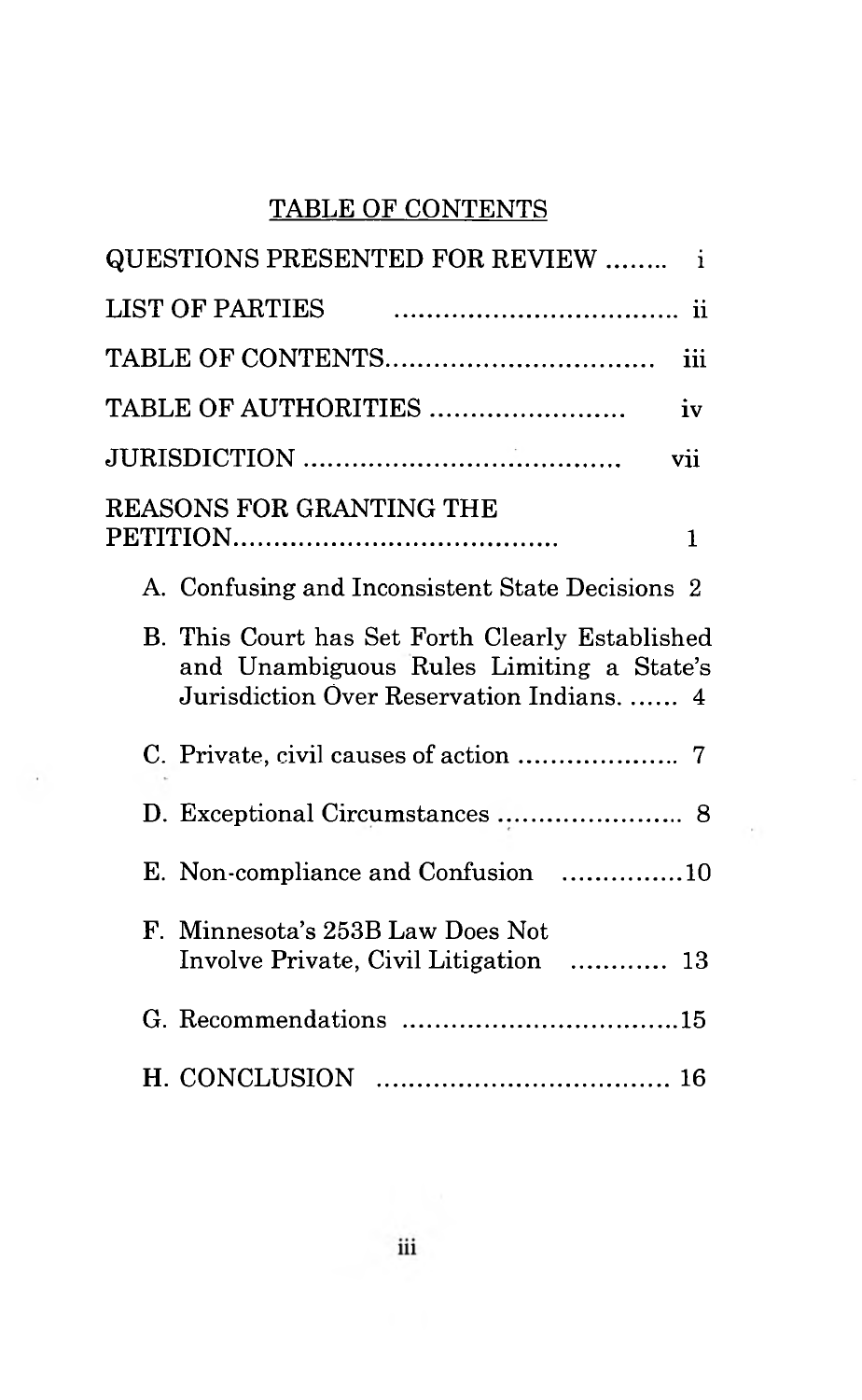# <span id="page-4-0"></span>**TABLE OF AUTHORITIES**

### **FEDERAL CASES**

÷

| Bryan v. Itasca County, 426 U.S. 373,<br>96 S.Ct. 2102, 48 L.Ed.2d 710 (1976)                                     | 2,6    |
|-------------------------------------------------------------------------------------------------------------------|--------|
| <i>Burgess v. Watters, 467 F.3d 676,</i><br>(7th Cir.2006).                                                       | 3, 16  |
| California v. Cabazon Band of Mission<br><i>Indians</i> , 480 U.S. 202, 107 S.Ct. 1083,<br>94 L.Ed.2d 244 (1987). | passim |
| Duro v. Reina, 495 U.S. 676, 110 S.Ct. 2053,<br>109 L.Ed.2d 693 (1990)                                            | 9      |
| New Mexico v. Mescalero Apache Tribe,<br>462 U.S. 324, 103 S.Ct. 2378,<br>76 L.Ed.2d 611 (1983)                   | 33     |
| Oklahoma Tax Commission v.<br>Potawatomi Indian Tribe,<br>498 U.S. 505, 513 (1991)                                | 7, 13  |
| White v. Califano, $437$ F. Supp. 543,<br>549, (S.D., 1977), aff'd 581 F. 2d 697                                  | 15     |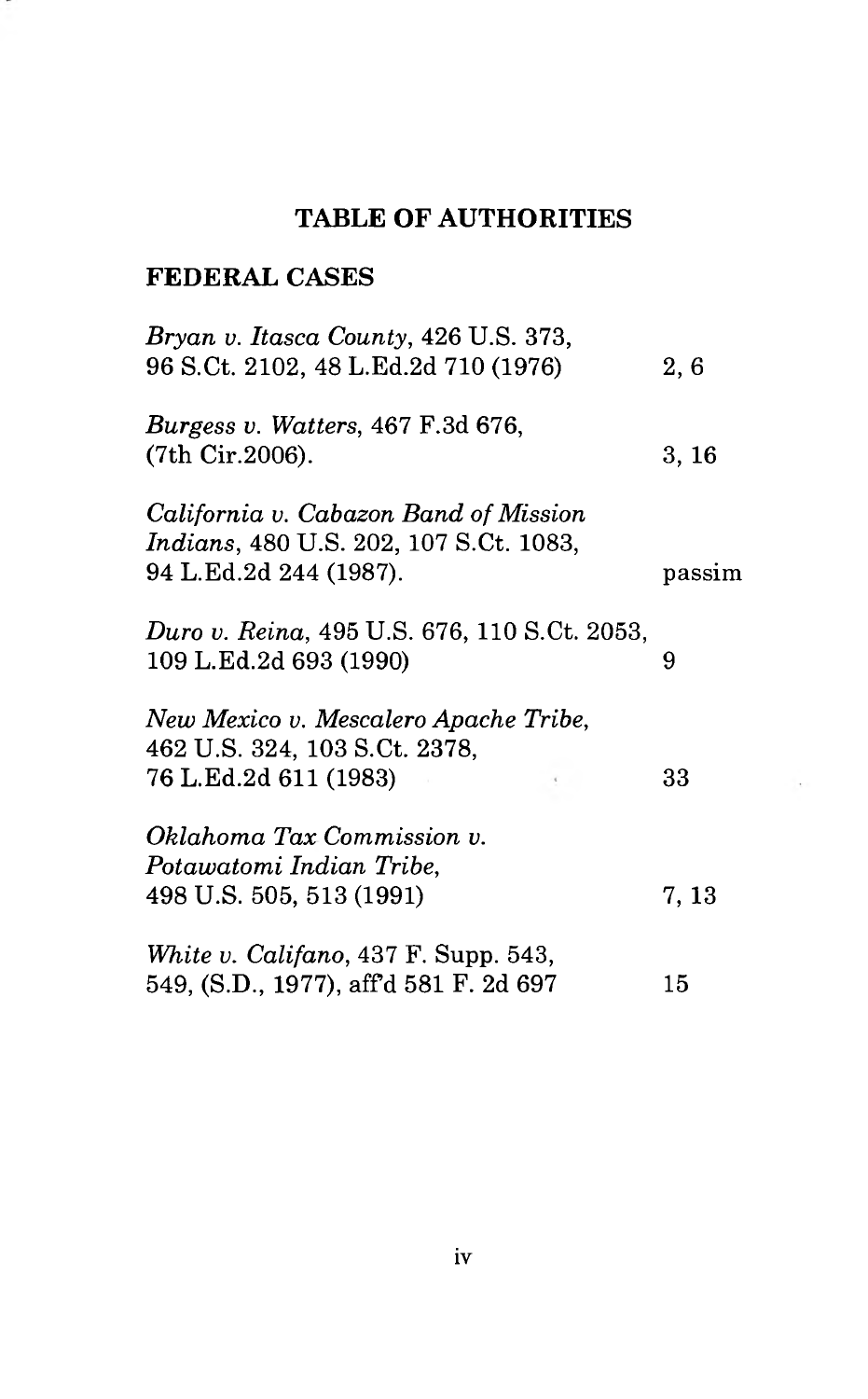### **FEDERAL STATUTES & CONGRESSIONAL ACTS**

Duro fix, Act of Nov. 5, 1990, §§8077(b)—(d), 104 Stat. 1892—1893 (temporary legislation until September 30, 1991); Act of Oct. 28, 1991, 105 Stat. 646 (permanent legislation) 10

Public Law 280 - 28 U.S.C. §1360 And 18 U.S.C. §1162 passim

Sex Offender Registration and Notification Act which is Title I of the Adam Walsh Child Protection and Safety Act of 2006 (Public Law 109-248).

#### **MINNESOTA CASES**

*In the Matter of the Civil Commitment of Jeremiah Jerome JOHNSON,*and *In the Matter of the Civil Commitment of Lloyd Robert Desjarlais,* 800 N.W.2d 134, Nos. A09-2225, A09-2226. July 20, 2011. (Minn. S. Ct.)

passim

*In the Matter of the Civil Commitment of Jeremiah Jerome JOHNSON,*and *In the Matter of the Civil Commitment of Lloyd Robert Desjarlais,* 782 N.W.2d 274, Nos. A09-2225, A09-2226, May 18, 2010, Review Granted Aug. 10, 2010.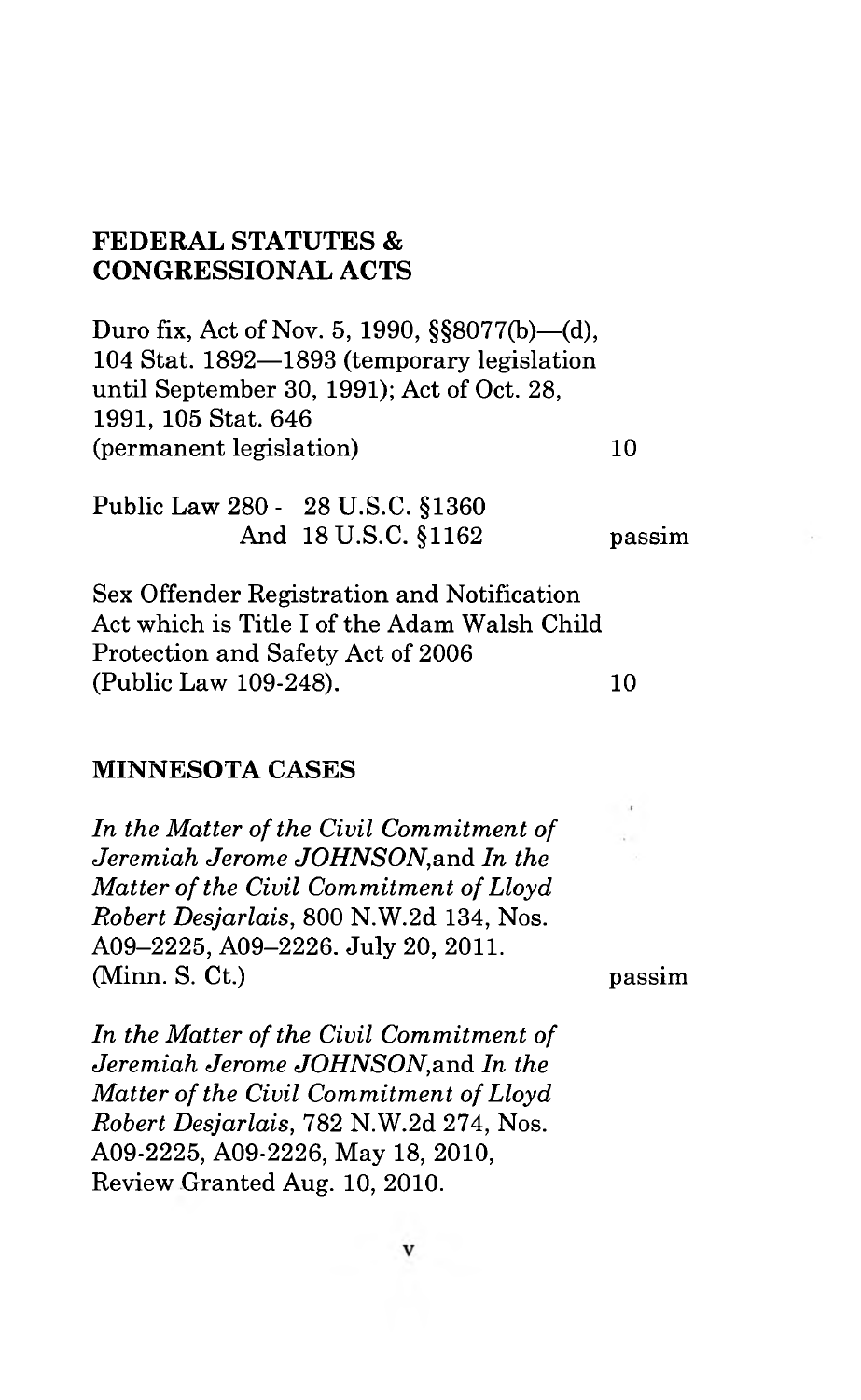| (Minn. App. Ct.)                                                  | passım |
|-------------------------------------------------------------------|--------|
| <i>State v Davis, 773 N.W.2d 66, (2009)</i><br>(Cert. Denied)     | 16     |
| <i>State v. Jones, 729 N.W.2d 1, (Minn.2007)</i><br>(cert denied) | 16     |
| <i>State v. Losh, 755 N.W.2d 736 (2008)</i><br>(Cert Denied)      | 16     |
| <i>State v. Stone, 572 N.W.2d 725 (Minn. 1997) 2</i>              |        |
| <b>MINNESOTA STATUTES</b>                                         |        |

Minnesota Statutes chapter 253B (2010) 13

# **OTHER SOURCES**

 $\sim$   $\sim$ 

 $1 - 4 = 1$ 

| Felix S. Cohen's Handbook of              |   |
|-------------------------------------------|---|
| <i>Federal Indian Law</i> , 1982 Edition, |   |
| Michie Bobbs-Merrill, Ch. 6, Sec. C3a(1)  | 7 |

 $\epsilon$ 

vi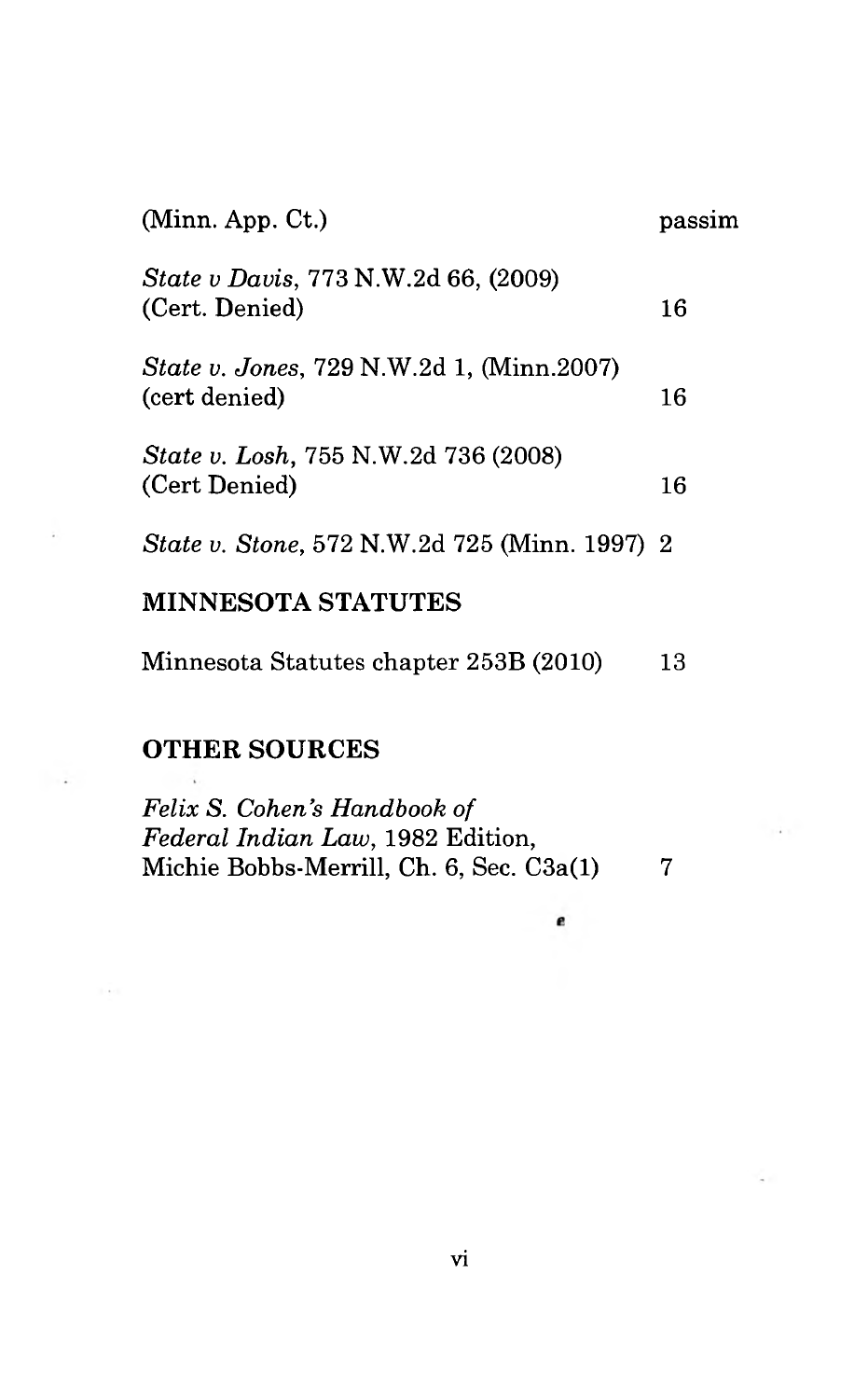### <span id="page-7-0"></span>**JURISDICTION**

Under Supreme Court Rule 13 a petition for a writ of certiorari seeking review of a judgment of a lower state court that is subject to discretionary review by the state court of last resort is timely when it is filed with the Clerk within 90 days after entry of the order denying discretionary review. Notice of Entry of Order for In the Matter of the Civil Commitment of: Kevin Aaron Beaulieu, A10-699 (Minn. App. Aug. 31, 2010) was August 30, 2011.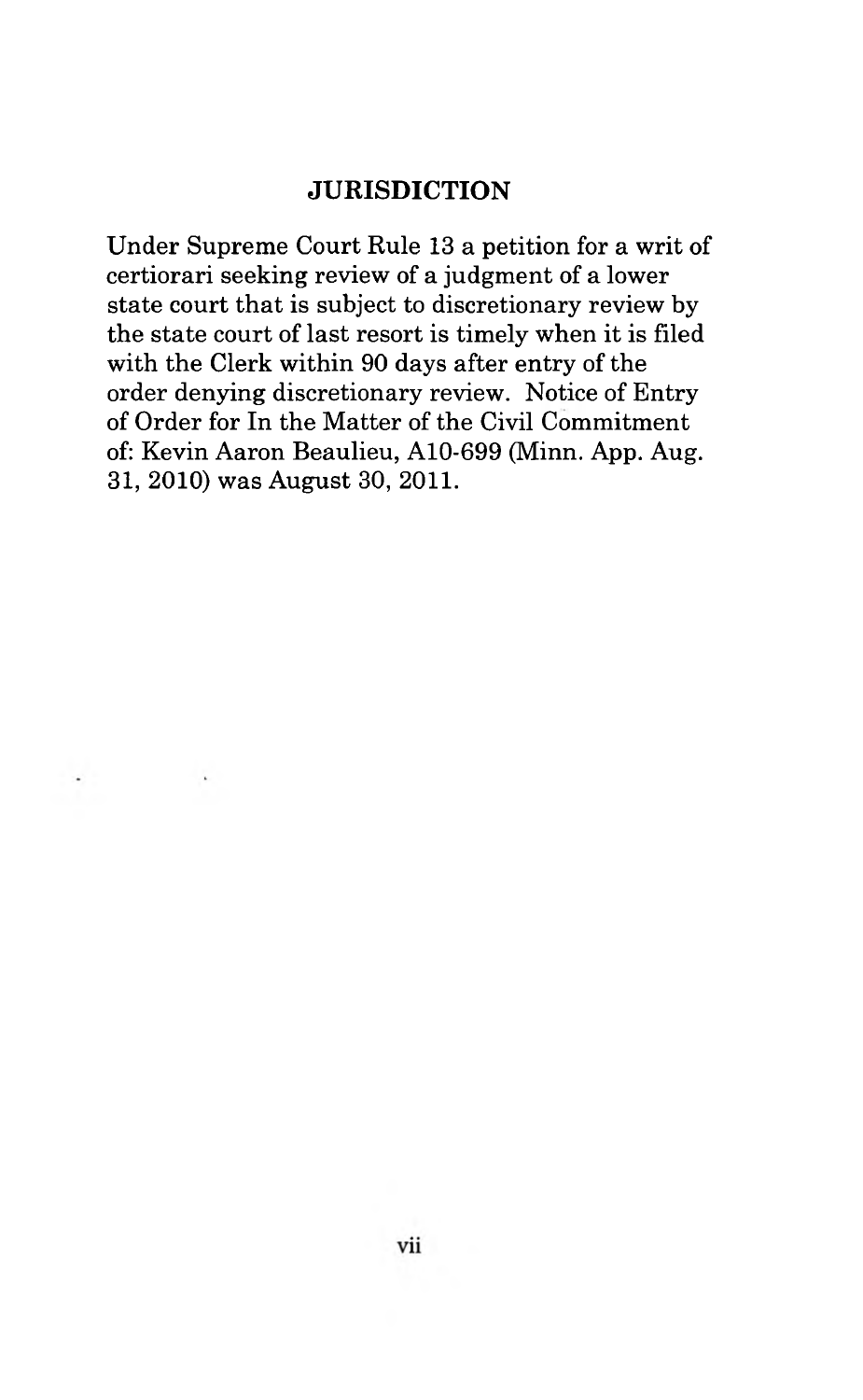## **REASONS FOR GRANTING THE PETITION**

Respondent suggests that

there is no sound reason for the court to grant review in this case, let alone the requisite "compelling reasons." Sup. Ct. R. 10. [and] In addition, there is no conflict with any decision of a state court of last resort or the United States Court of Appeals.

(Resp. Br. at 11). These considerations are broad indicators the Court uses when examining regular state cases in conflict. Indian Country does not fit this mold as unique rights are at stake for tribes and Indians and often arise as Federal Questions. Here, Respondent suggests that until Indians and Tribes are judicially abused by another state, Minnesota should be allowed to continue depriving liberty of reservation citizens whether it has actual jurisdiction or not.

Also important to note is that this Court's Rules provide that

> In addition to presenting other arguments for denying the petition, the brief in opposition should address any perceived misstatement of fact or law in the petition that bears on what issues properly would be before the Court if certiorari were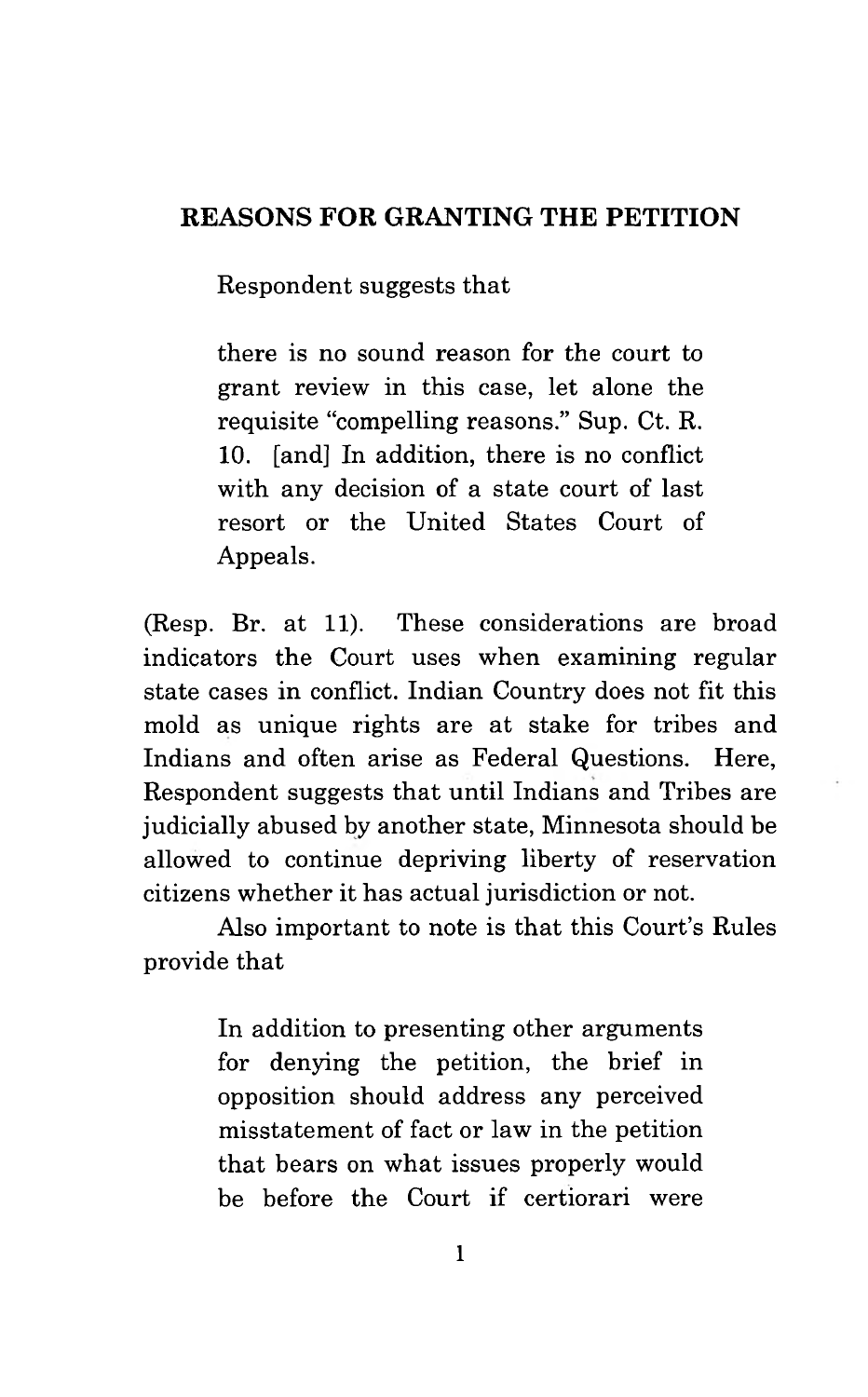granted. Counsel are admonished that they have an obligation to the Court to point out in the brief in opposition, and not later . . ."

Sup. Ct. R. 15(2). Petitioner found no such suggestions in Respondent's Brief in Opposition.

Certainly liberty interests are more important than a state's right to tax, which in Indian country enjoys a presumptive bar from state infringement. Unfortunately, Minnesota is using traffic cases to get around this Court's rulings *Bryan v Itasca,* 426 U.S. 373 (1976), to tax *some* reservation Indians, on reservation incomes. Minnesota's Indian country case law continues to more towards results-oriented, arbitrary and capricious, unpredictable jurisdictional analysis under their "exceptional circumstances" jurisdictional doctrine.

### **A. Confusing and Inconsistent State Decisions**

Petitioner argued that Minnesota Courts are in conflict with each other about whether they have criminal or civil P.L. 280 jurisdiction to exercise when *civilly* committing reservation tribal members. Moreover, that the Minnesota Supreme Court has created a self-declared Indian Country jurisdiction, their own *Cabazon-\\k&,* pre-emption *State v Stone, 572* N.W.2d 725 (Minn. 1997), balancing test deploying *exceptional circumstances* jurisdiction. Respondent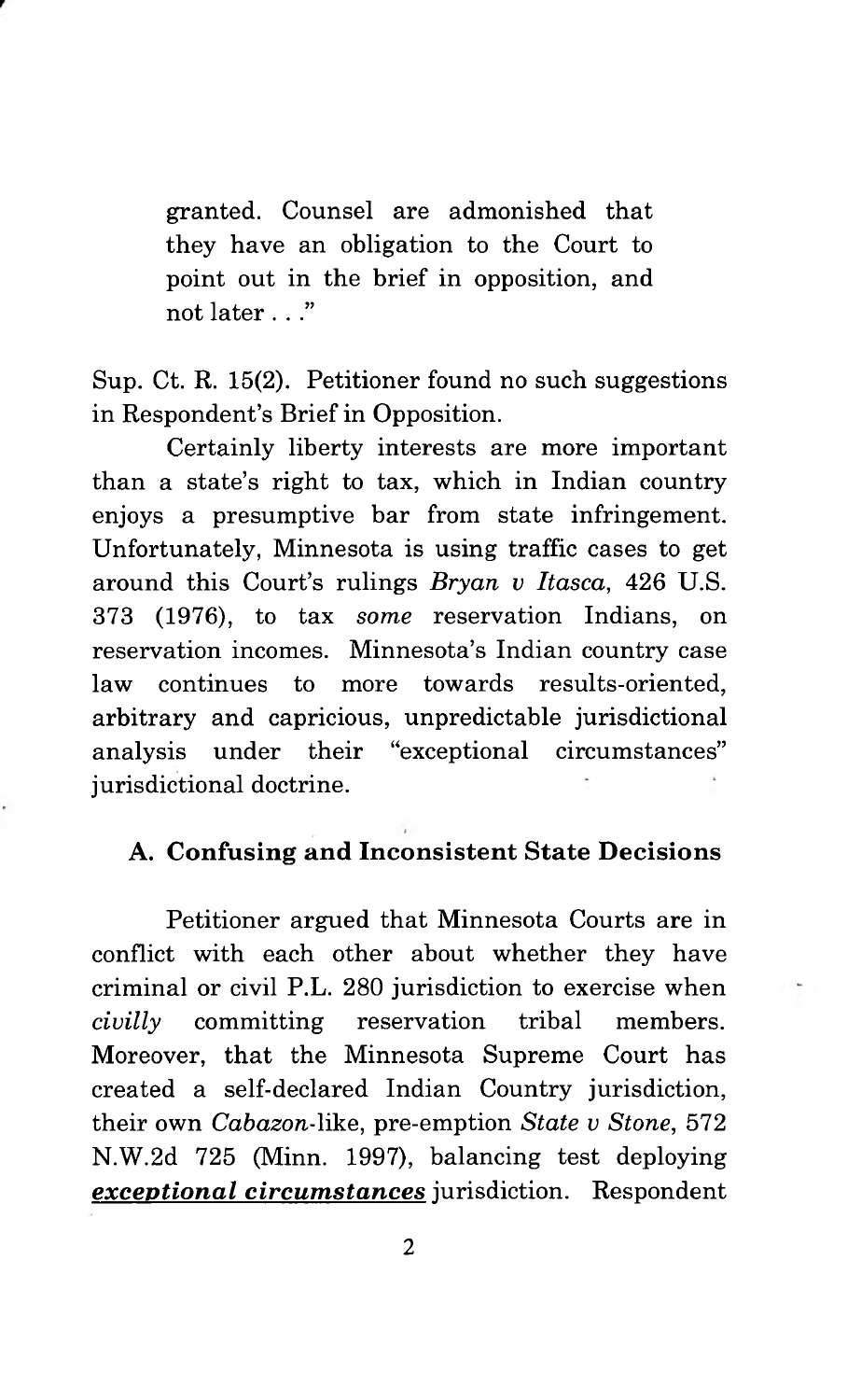only discusses *Cabazon* in the context of the Wisconsin courts' struggles with their jurisdictional reasoning, saying "[w]hile the Minnesota Court of Appeals in this case did not rely on Public Law 280, the finding of jurisdiction is not in conflict with the decision of the Wisconsin Supreme Court." (Resp. Br. at 23).

Burgess filed Petition for Writ of Certiorari twice, first after the State Supreme Court decision in 2004 and then after his habeas petition to the Seventh Circuit. (See Docket No. 06-8943, *Burgess u Watters,* cert denied Feb. 20, 2007, and much is borrowed by Petitioner herein and the Burgess Petition should be included in this review's consideration ). (Respondent incorrectly cites to *Burgess* as an Eighth Circuit decision, when the state of Wisconsin is within the Seventh Circuit).

Both the District Court and the Seventh Circuit acknowledged that Burgess raised significant jurisdictional claims, and both courts went so far as to suggest Burgess may well have been correct in his assertion that the state lacked jurisdiction. However, both courts ultimately ruled that they could not grant relief because of the posture of the case as a Habeas petition and the application of Anti-Terrorism and Effective Death Penalty act of 1996 (AEDPA). The courts ruled that this Court had not issued sufficiently clear rules to apply to the jurisdictional claim, and that even if this Court's rules were sufficiently clear, that Wisconsin's decision that it did have jurisdiction was neither unreasonably wrong nor contrary to this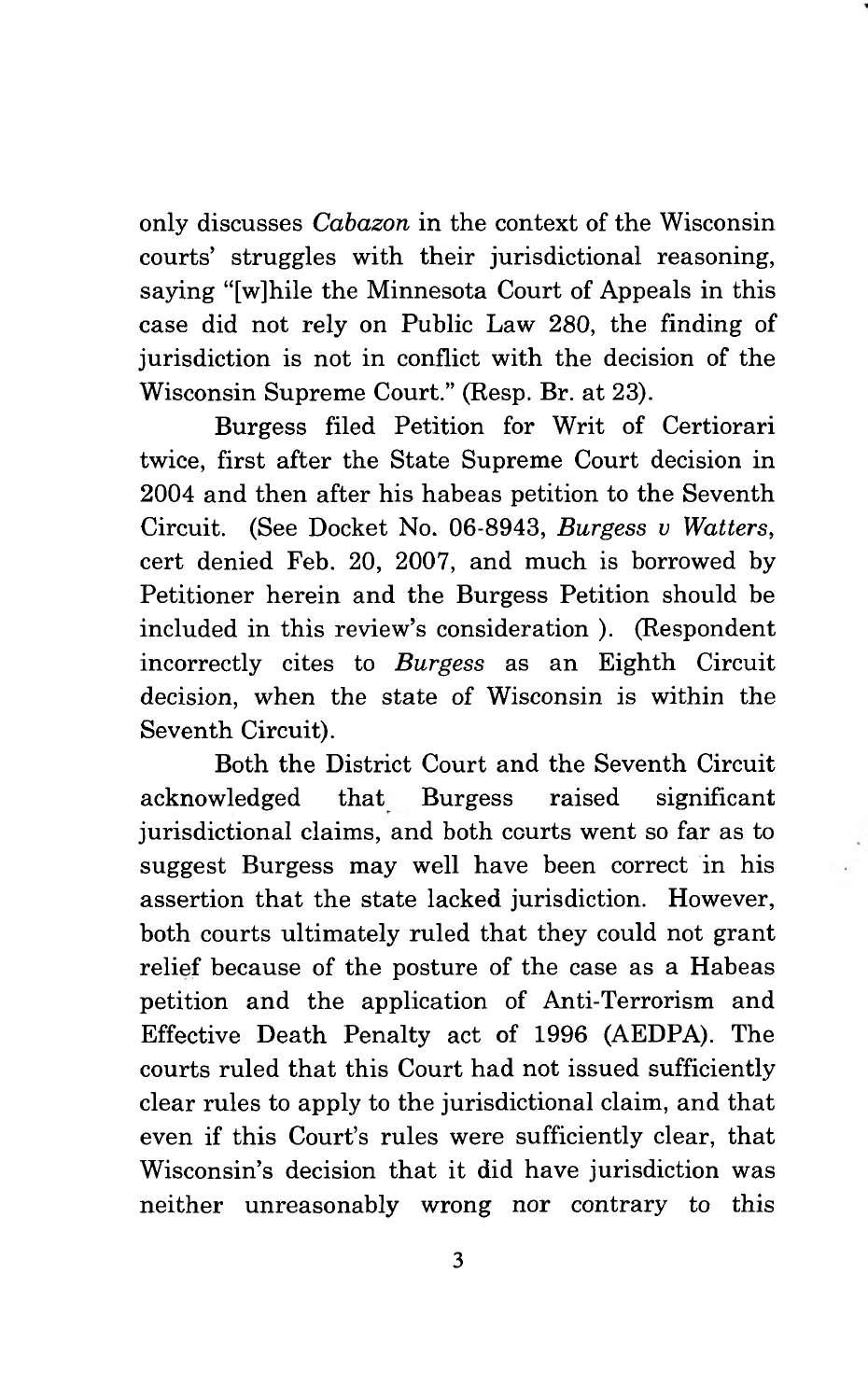Court's rules. Ironically, Seventh Circuit Judge Ripple found in his concurrence that

> In my view, the Supreme Court of Wisconsin reached a reasonable result when it determined that, for purposes of section 2 of Public Law 280, 67 Stat. 588 (1953), the commitment procedure under the Wisconsin Sexually Violent Persons Commitment Statutes, Wis. Stat. § 980 et seq. (chapter 980), *is criminal in nature.*

*Burgess,* 467 F.3d at 688 (Emphasis added).

Beaulieu submits that this Court has enunciated clear rules precluding Minnesota from conducting involuntary civil mental commitments against tribal reservation Indians, and that Minnesota has unreasonably refused to follow this Court's pronouncements on Indian jurisdiction for many years. Minnesota has adopted rules allowing it to assert jurisdiction over reservation Indians that are completely contrary to this Court's prior pronouncements and Congressional Acts.

**B. This Court has Set Forth Clearly Established and Unambiguous Rules Limiting a State's Jurisdiction Over Reservation Indians.**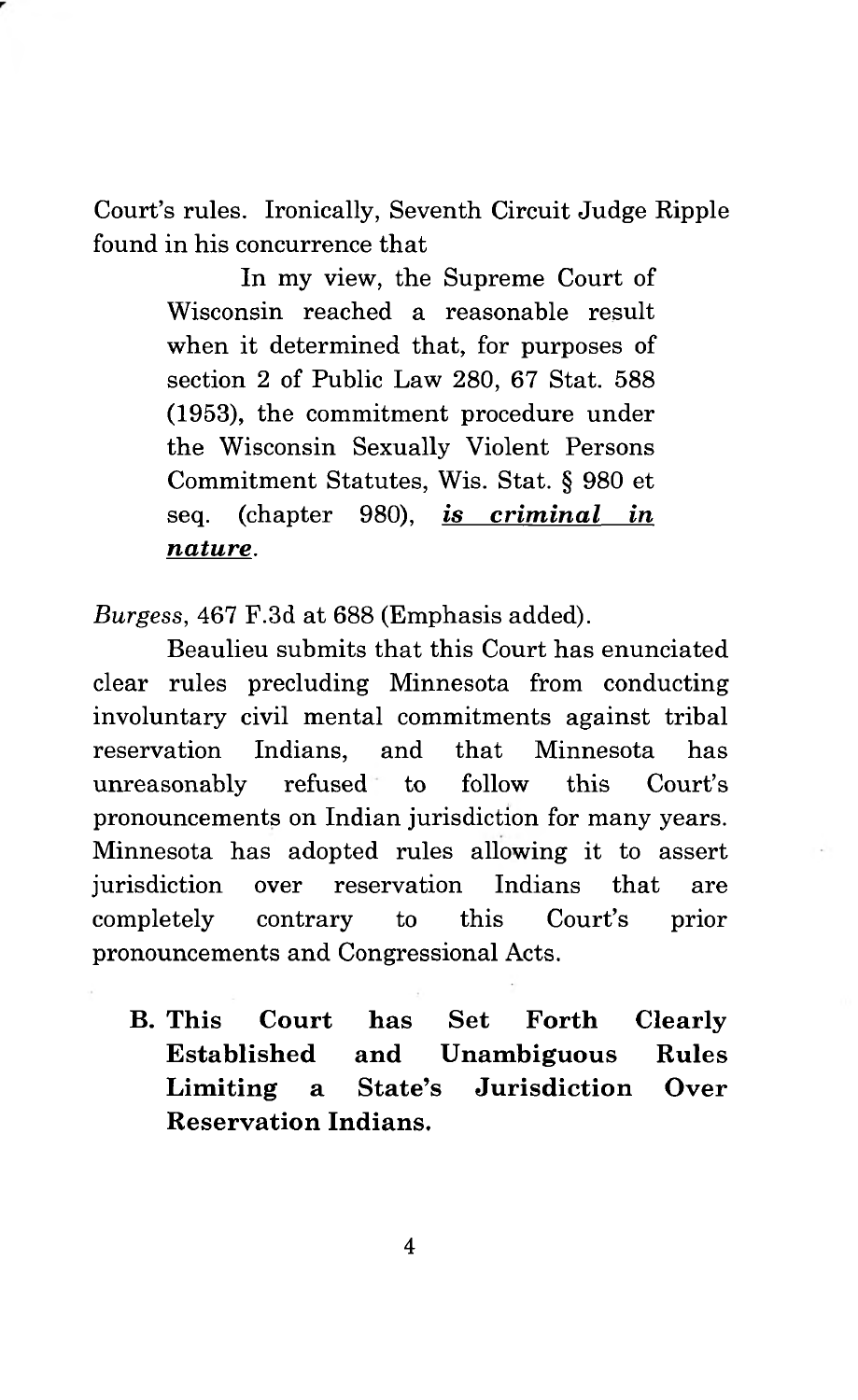A state may not impose its authority over a tribal reservation Indian absent a specific grant of authority to do so from Congress.

> The Court has consistently recognized that Indian tribes retain "attributes of sovereignty over both their members and their territory," and that "tribal sovereignty is dependent on, and subordinate to, only the Federal Government, not the States." It is clear, however, that state laws may be applied to tribal Indians on their reservations *if Consress has expressly so provided.*

*California v. Cabazon Band of Mission Indians,* 480 U.S. 202, 207 (1987) (citations omitted; emphasis added).

Only in the most exceptional circumstances may a state assert jurisdiction over the on-reservation activities of a tribal member. See e.g., *New Mexico v. Mescalero Apache Tribe,* 462 U.S. 324, 331-33 (1983):

> The sovereignty retained by tribes includes "the power of regulating their internal and social relations." A tribe's power to prescribe the conduct of tribal members has never been doubted, and our cases establish that "absent governing" Acts of Congress,"' a State may not act in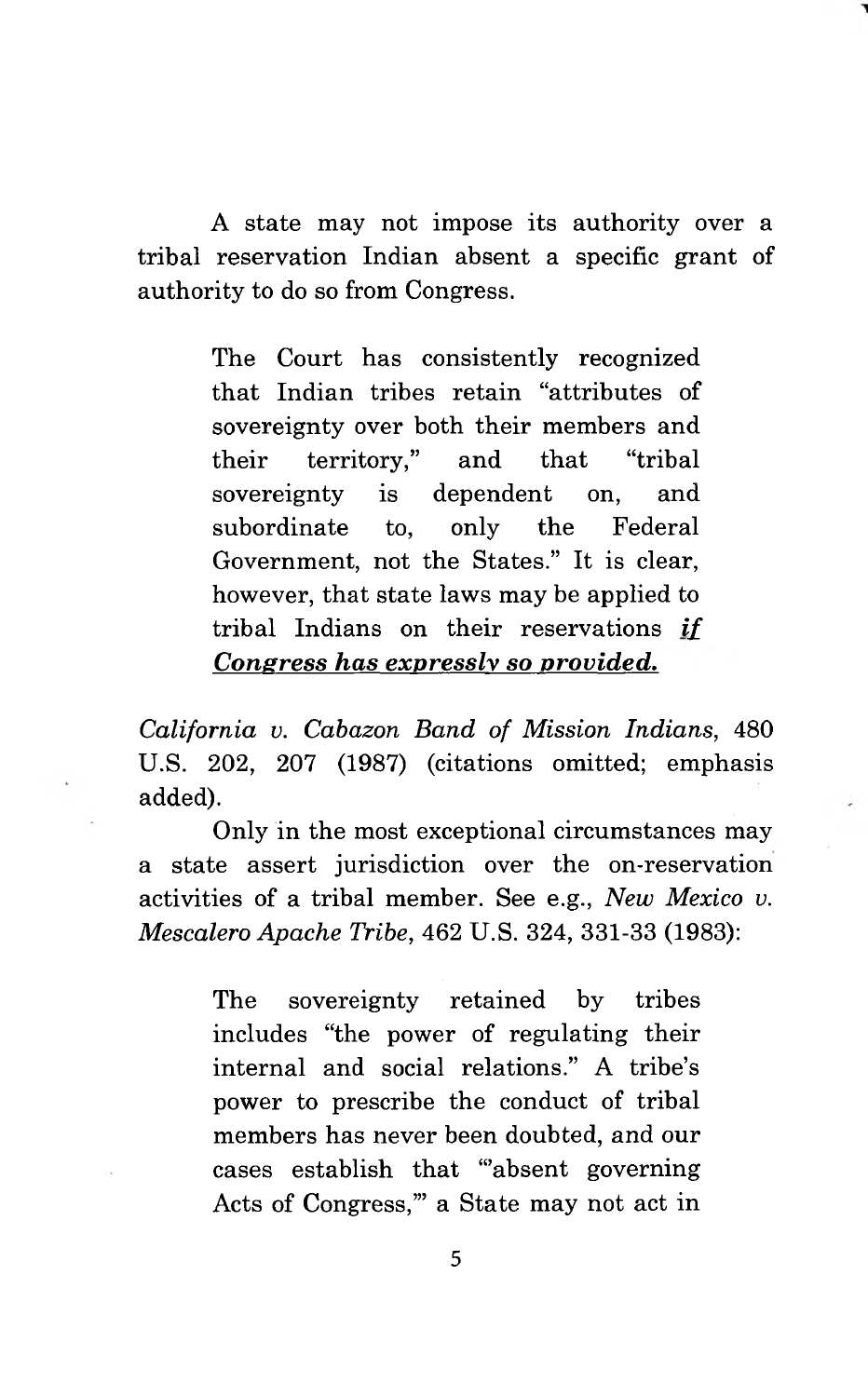a manner that "'infringes [s] on the right of reservation Indians to make their own laws and be ruled by them.'" (citations omitted).

r

In Minnesota, the state's jurisdiction should be governed by Public Law 280, 18 U.S.C. § 1162; 28 U.S.C. § 1360. This Court has examined and explained the scope of jurisdiction conferred upon the state by Public Law 280 on more than one occasion.

> **In** *Bryan v. Itasca County***, we interpreted § 4 [of PL 280] to grant States jurisdiction over private civil litigation involving reservation Indians in state court,** but not to grant general civil regulatory authority...Congress' primary concern in enacting Pub. L. 280 was combating lawlessness on reservations. The Act plainly was not intended to effect total assimilation of Indian reservations would result in the destruction of trial institutions and values. **Accordingly, when a State seeks to enforce a law within an Indian reservation under the authority of Pub. L. 280, it must be determined whether the law is criminal in nature, and thus fully applicable to the reservation under §**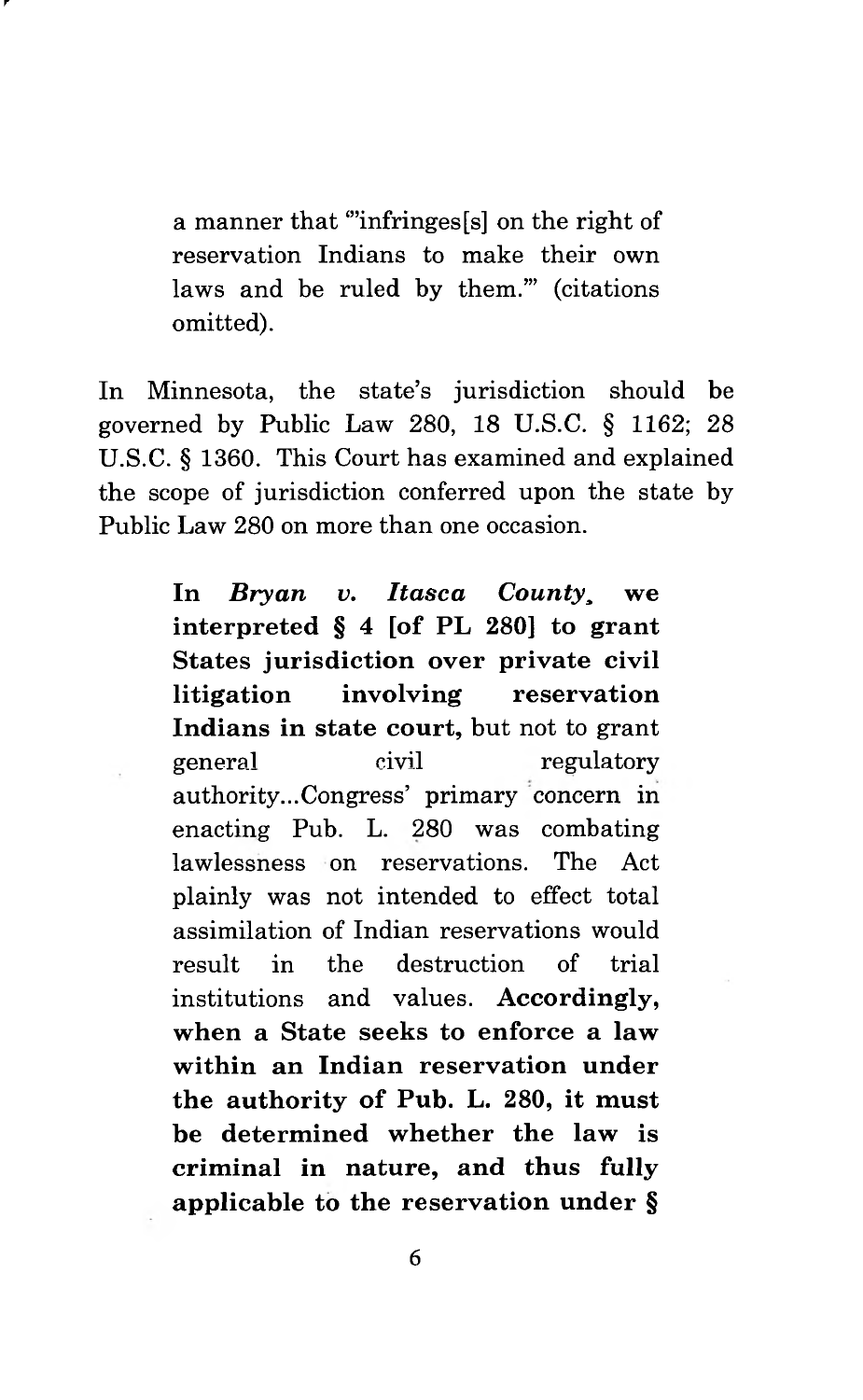**2, or civil nature, and applicable only as it may be relevant to private civil litigation in state court.**

<span id="page-14-0"></span>*Cabazon,* 480 U.S. at 208 (emphasis added, citations omitted).

### **C. Private, civil causes of action**

This Court has ruled that the civil jurisdiction allowed by PL 280 is strictly limited to private litigation. PL 280's grant of civil jurisdiction was expressly intended only to allow the state to provide a judicial forum for the litigation of private civil disputes involving reservation Indians:

> Public Law 280 merely permits a state to assume jurisdiction over "civil causes of action" in Indian Country.

*Oklahoma Tax Commission v. Potawatomi Indian Tribe,* 498 U.S. 505, 513 (1991).

The general operative presumption from this Court's cases is that the state does not have jurisdiction absent a specific grant of authority. *Bryan v. Itasca County,* supra, has consistently been interpreted as precluding, not allowing, the state to impose its sovereign regulatory authority over Indian land. See e.g., *],* stating that Bryan's rationale "precludes new state regulatory jurisdiction generally."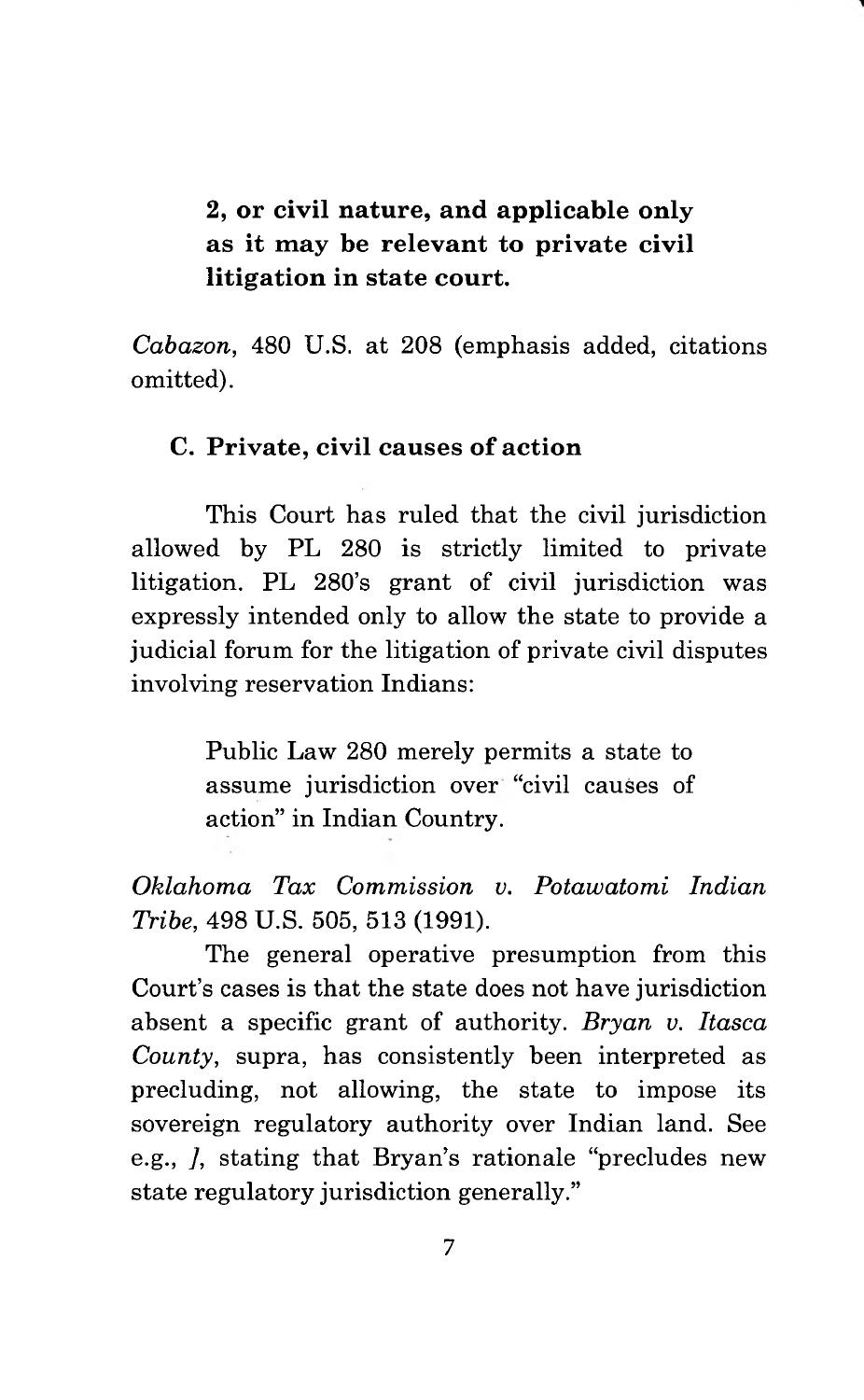### <span id="page-15-0"></span>**D. Exceptional Circumstances**

**r**

Minnesota has created an alternative, subjectmatter jurisdiction to use when the Public Law 280 jurisdictional granted from Congress is not enough to get at Indians on Minnesota reservations. Petitioner provides detailed analysis and argument in the original Petition beginning at pp 14-15 and explained at p 26 and beyond of the judicial abuses and intellectual dishonesty.

The result is that Minnesota *is regulating* reservation Indians' liberty whether it calls it a "status determination" a "civil adjudication" or "exceptional circumstances", the concepts have become a trend of confusion and result-oriented jurisprudence under Public Law 280. Respondent argues that

> [s]tate jurisdiction is pre-empted by federal law if it interferes with, or is incompatible with federal and tribal interests reflected in federal law. *New Mexico v. Mescalero,* 462 U.S. at 334. The federal government has not taken any role in encouraging or regulating tribal action for the commitment of sexually dangerous persons. There is no comprehensive or pervasive federal regulation of this field.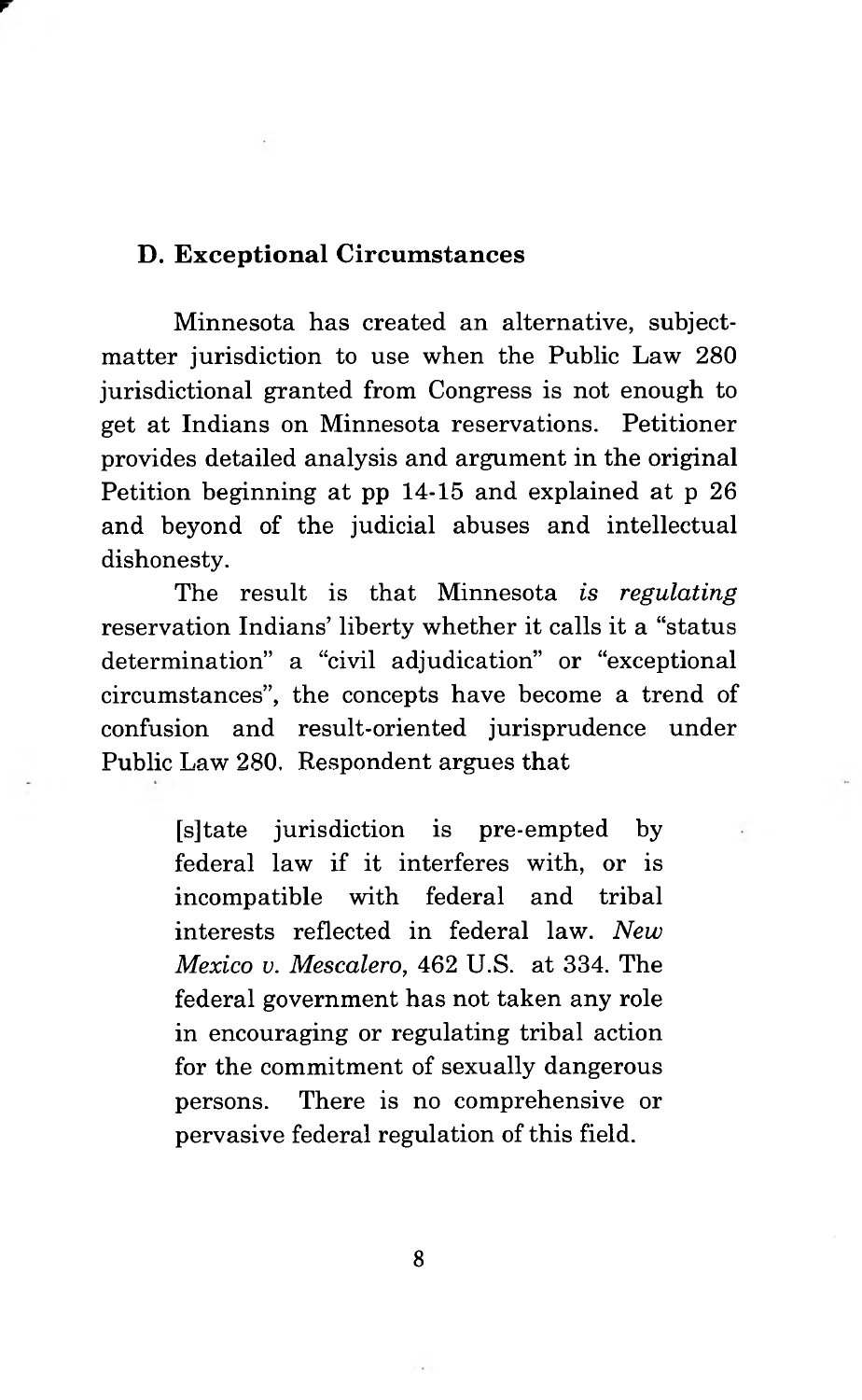(Resp. Br. at 18). Respondent State goes beyond the grant of jurisdiction to use non-Public Law 280 analysis for their created, alternative jurisdiction pointing out that "Congress has not enacted regulations for tribes to commit sexually dangerous persons. The federal government has not pre-empted this field, leaving it instead to the states." (Resp. Br. at 19). It is important to understand that the Court's traditional approach to finding federal preemption in Indian affairs is not "balancing" in the sense that the court weighs interests of all the government involved and ignores the presumption of tribal jurisdiction and back drop of sovereignty. (See *Cases and Materials on Federal Indian Law*. Sixth Ed., by David H. Getches, Wilkinson, Williams and Fletcher, 2011, Conflicts Over Civil Jurisdiction, p 604.)

Respondent State uses this same legal analysis to find State jurisdiction at the lowest levels of infringement with civil regulatory, reservation traffic matters on reservations. In *State v Davis,* the Minnesota Supreme Court decided "State court has subject-matter jurisdiction over [Indian] appellant's traffic violations [on reservation] because Congress has not preempted Minnesota from enforcing its traffic laws against appellant in state court." (See No. 09- 1002, *Davis v. Minnesota* cert denied, (2009)). Davis is an enrolled member of the Minnesota Chippewa Tribe, which has multiple reservations, but Minnesota follows *Duro v Reina,* 495 U.S. 676 (1990) instead of the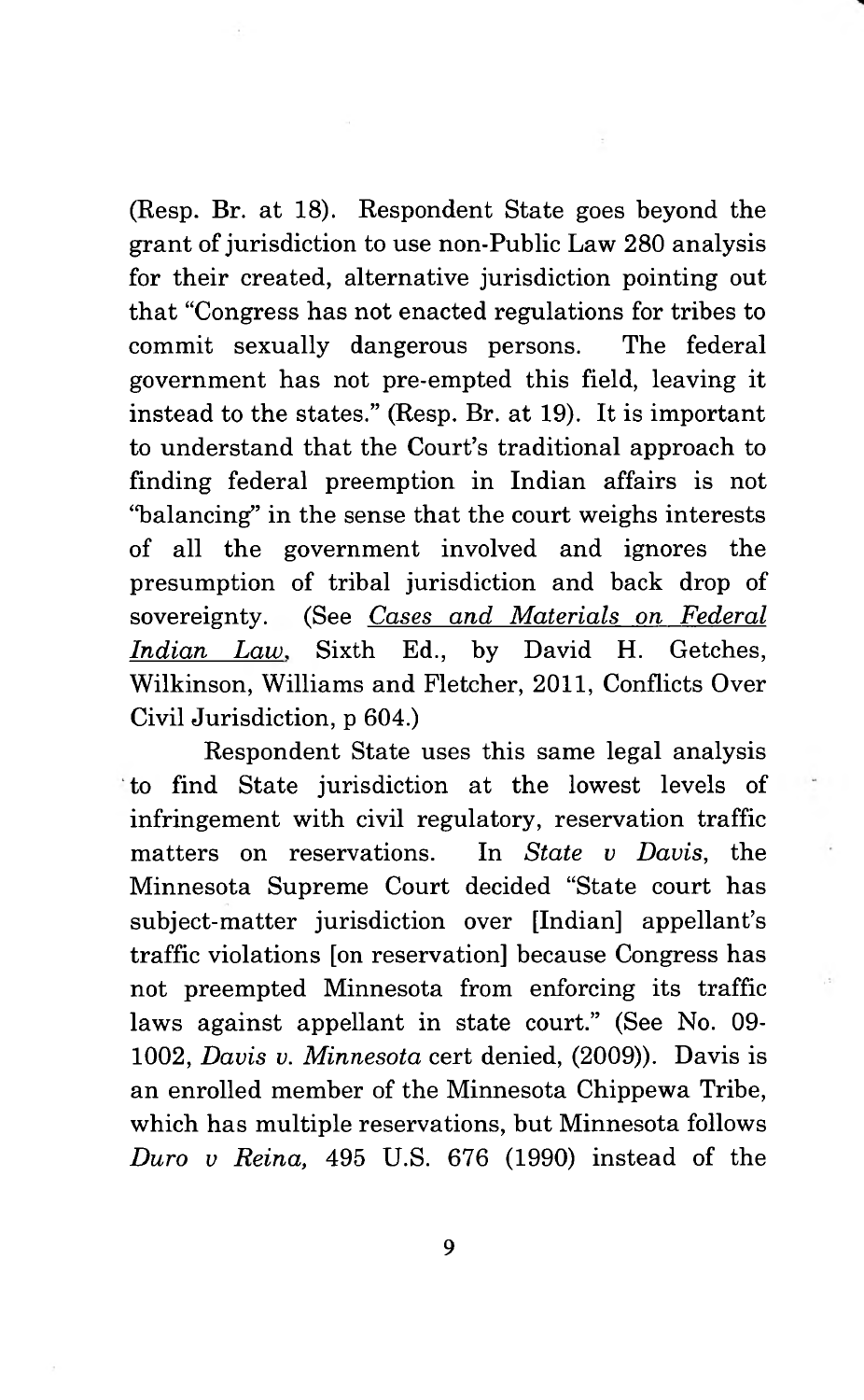Congressional *Duro* fix1, which results in more abuses of Indian civil rights and rights of tribes which have their own traffic codes, police and courts. Here, Respondent State is the predatory offender on historically disadvantaged, impoverished reservation Indians with treaty and federal rights separate and apart from the State of Minnesota.

### <span id="page-17-0"></span>**E. Non-Compliance and Confusion**

The real problem in Minnesota is that Minnesota does not want to enter into cooperative agreements with Tribes or approach Congress for the necessary and proper jurisdictional act. In an April 2009 Survey on State Compliance with the SORNA, "not one of the 47 states that responded . . . will meet the July 2009 compliance deadline."2 "Two of the 47 states that responded to the survey indicated that they decline to answer its questions." (Id. at 1). Minnesota was one of the two states which responded, but declined to comment on the seven questions, which included:

#6 Do you have any federally recognized tribes in your state?

**<http://www.search.org/files/pdf/SORNA->**

**<sup>1</sup> Duro fix, Act of Nov. 5, 1990, Act of Oct. 28, 1991, 105 Stat. 646 (permanent legislation).**

**<sup>2</sup> See SEARCH survey on State Compliance with the Sex Offender Registration and Notification Act, April 2009, at**

**StateComplianceSurvev2009.pdf by the National Consortium for Justice Information and Statistics.**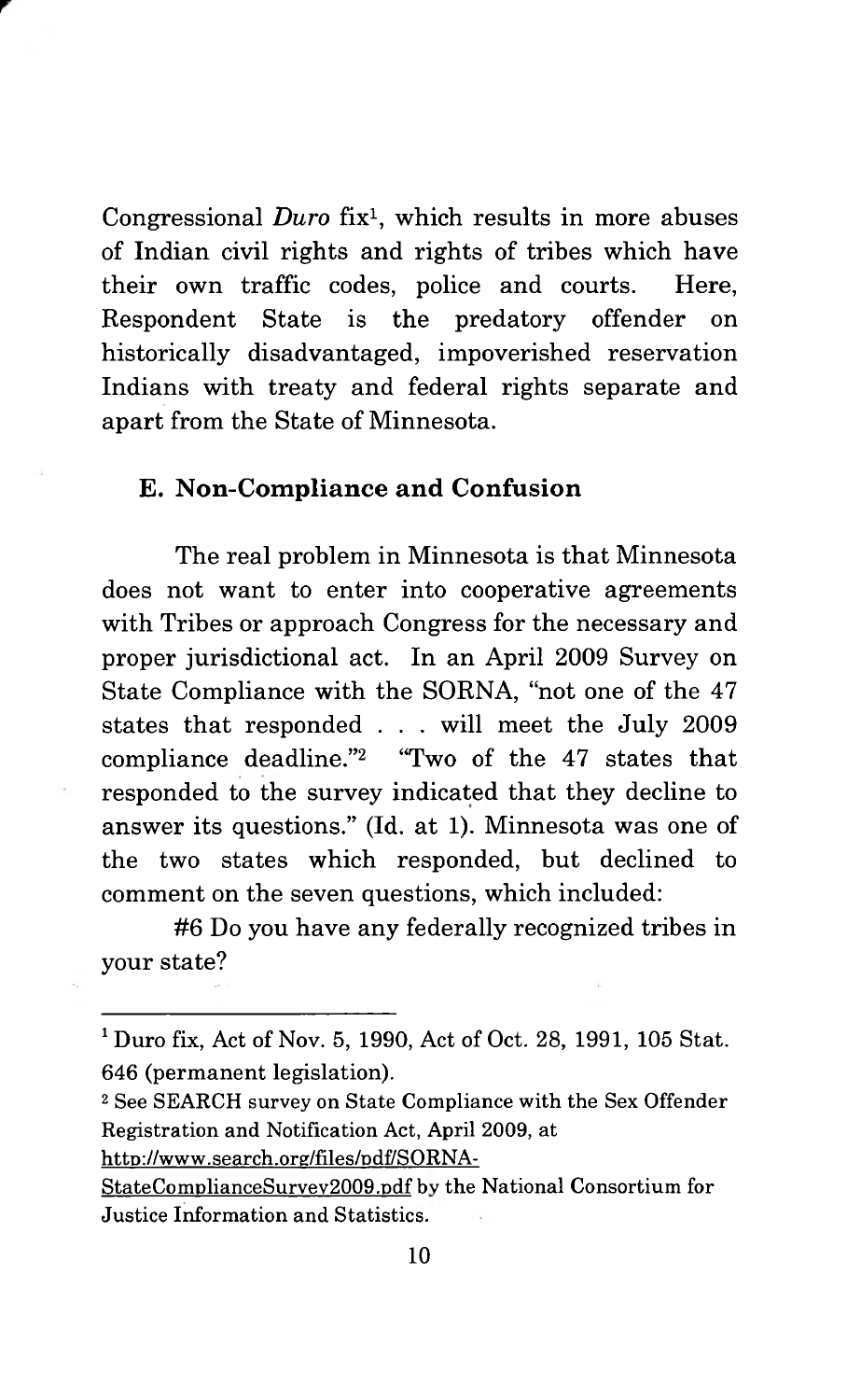[And:]

#7 Do you anticipate entering into cooperative agreements with one of more tribes before July 27, **2011?**

(Id. at p. 6 and p. 35).

The Answer to #6 is there are 11 federally recognized Indian Reservations in Minnesota, of which 10 are PL 280 and one, Red Lake is exempted from PL 280. Minnesota was able to civil commit a Red Lake member because they used "exceptional circumstances". (See original Petition at 14 and 28).

The Answer to #7 is Evidently Not. The White Earth Reservation adopted a sex offender registration ordinance September 6, 2005, for tribal members on the reservation.3 (See Petitioner's main brief at 36). Also, contrary to Respondent's assertion (Resp. Br. at 18) the White Earth Reservation adopted their Civil Commitment Code June 6, 2011, as part of the White Earth Band's Comprehensive Law and Order Code, Title 29. (This Civil Commitment Code has not been posted on their website at whiteearth.com *yet,* but was adopted as WERBC Res. No. 019-11-004).

**3See**

**<http://www.whiteearth.com/data/upfiles/files/WEPredatorvQffende> rregistrationcode.pdf**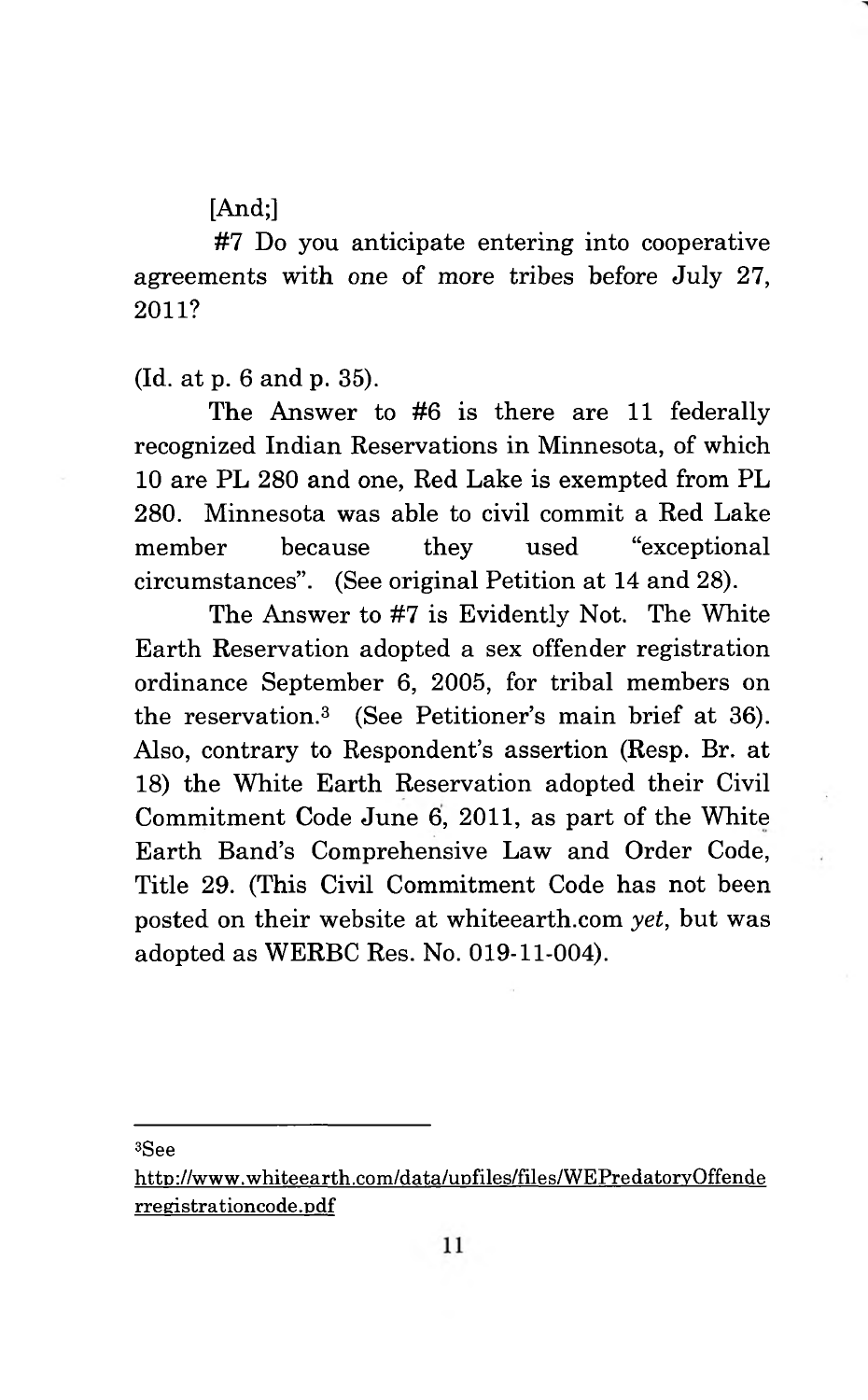"Minnesota has the highest per-capita rate of sex offender civil commitment in the country.4" The article continues saying that

**r**

[t]he population of the Minnesota Sex Offender Program has quadrupled over the past decade and currently has more than 600 enrollees. Facilities at Moose Lake and St. Peter are projected to run out of beds next year. The number of indefinitely detained sex offenders is expected to double again over the next decade.

Each individual enrolled in the civil commitment program costs the state \$120,000 annually. That is more than three times the cost of incarceration in a state prison.

The article continues by noting that

[t]he most dramatic potential change: creating indeterminate sentences for individuals convicted of serious crimes, which would allow them to be held in the

**<sup>4</sup> See** *Legislators seek solution to sex offender dilemma* **by Paul Demko, Jan. 2012 Session Preview 2012 Politics in Minnesota at politicsinmn.com.**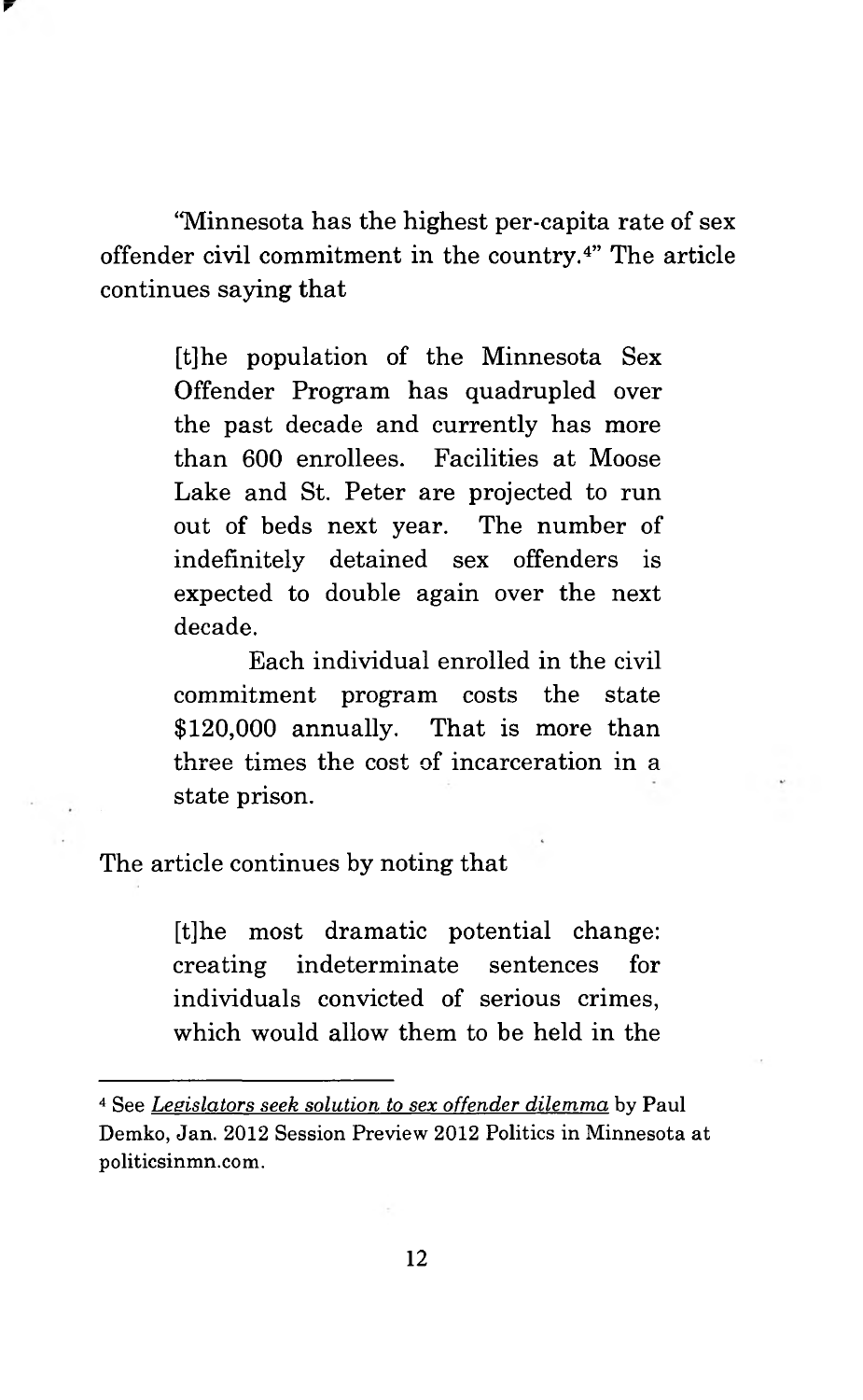prison system for longer periods without resorting to civil commitment.

(Id. at S-7) The legal fiction legislatively created to avoid excessive punishment, now comes full circle and returns to excessive, indeterminate sentencing, which at least is correct in the severity of the crime(s) and will then rely on the proper *criminal* jurisdiction under PL 280.

# **F. Minnesota's 253B Law Does Not Involve Private, Civil Litigation.**

As this Court succinctly stated, "...when a state seeks to enforce a law within an Indian reservation under the authority of Pub. L. 280 it must be determined whether the law is criminal in nature.*..or civil in nature, and applicable only as it may be relevant to private civil litigation in state court" California v. Cabazon,* supra 480 U.S. at 208, (emphasis supplied).

In case the Cabazon rule was not clear enough, this Court later wrote "Public Law 280 merely permits a state to assume jurisdiction over 'civil causes of action' in Indian Country." *Oklahoma Tax Commission v. Potawatomi Tribe,* supra 498 U.S. at 513.

All government initiated involuntary civil mental commitments, including SVP, SDP and SPP commitments are a proper exercise of a government's police powers. As such, these commitments are not in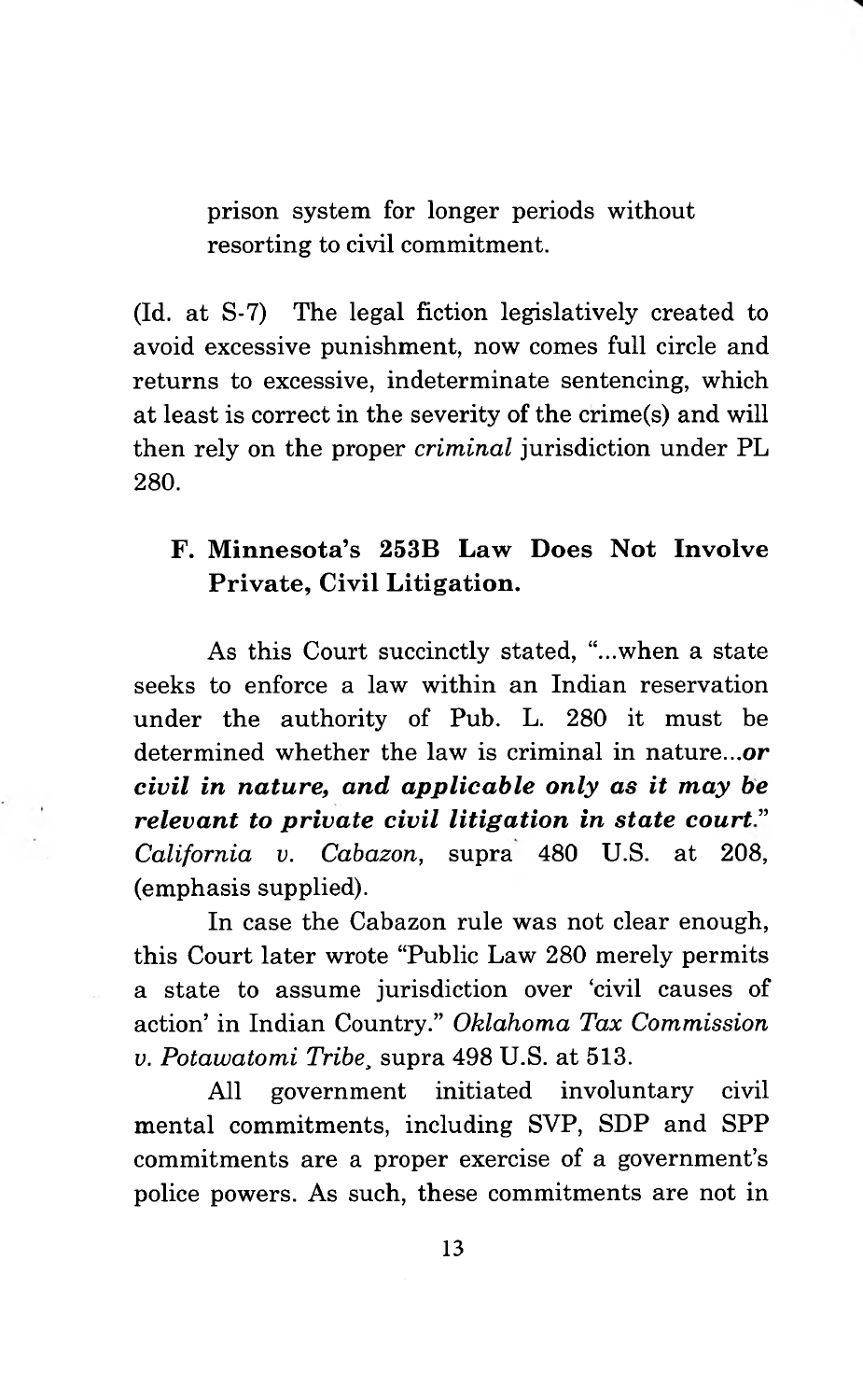any way akin to "private civil litigation." Here the very action of the case in state court dispels any notion of a private civil matter. The action by the state is wholly prosecutorial with the sole purpose to involuntarily confine Beaulieu in a state run custodial institution for the remainder of his natural life. That is not what this Court intended when they first used the term "private civil matter."

The leading case in the country concerning the jurisdiction of a state to conduct involuntary civil mental commitments against tribal reservation Indians concluded that such actions were not private civil matters, and that the state had no jurisdiction to conduct such proceedings:

> As the procedures heretofore outlined illustrate, the process of committing someone involuntarily brings the power of the state deep into the lives of the person involved in the commitment process. The ' power of the state intrudes no less if the subject is an Indian person living in Indian country. The nature of that intrusion is critical.

\*\*\*

r

In addition to the procedure for commitment and the accompanying penetration of state power, the fact of commitment itself must not be forgotten.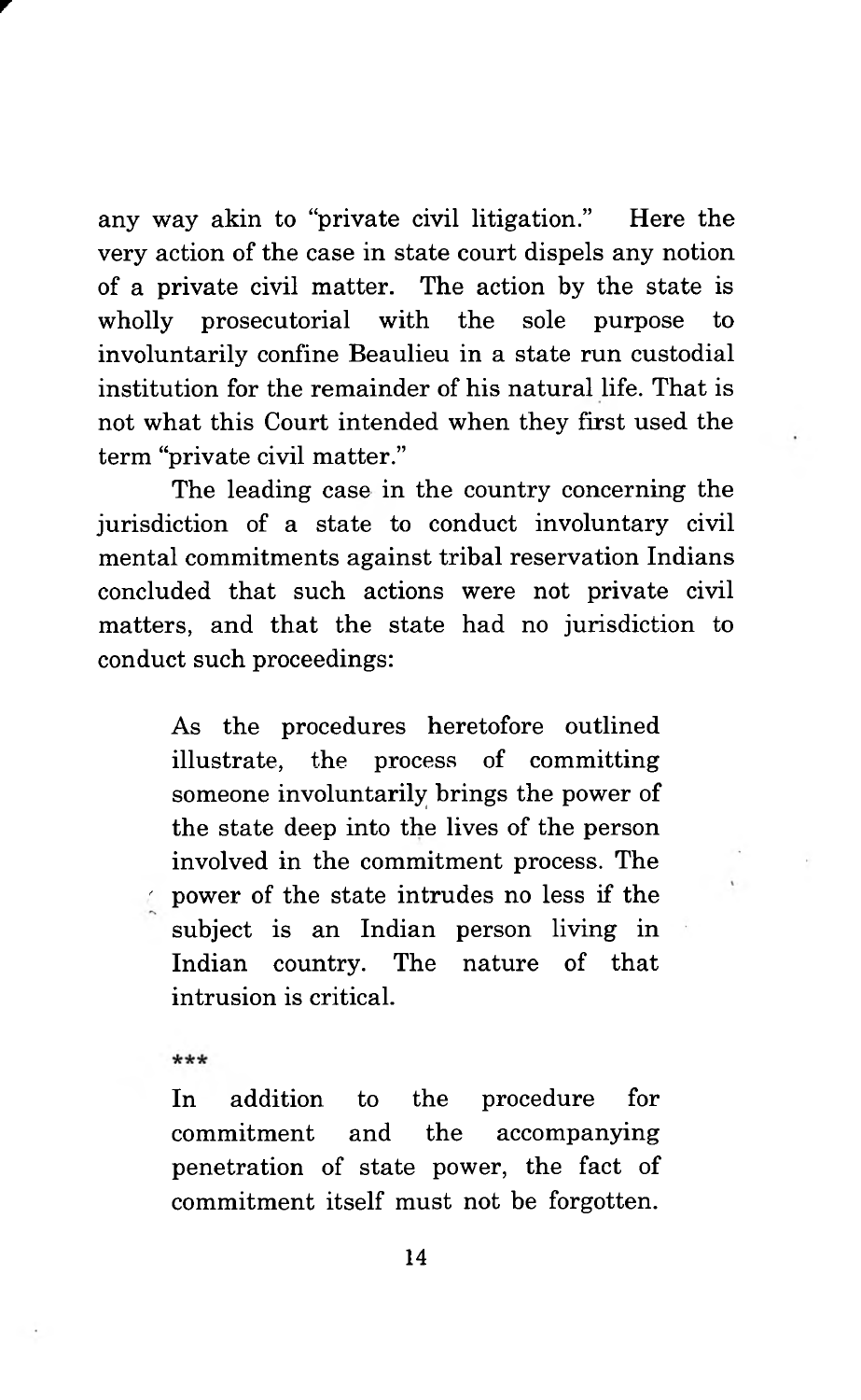Although an involuntary commitment is made to meet a grave human need (as well as to protect society from antisocial conduct), and is in no way intended as an act of punishment, the loss of freedom is analogous to that brought about through the application of criminal law. A person involuntarily committed is torn away from family, friends, and community; after commitment the person may be allowed no greater liberty than a person convicted of a criminal offense. One can scarcely conceive how the power of the state could be brought to bear upon a person with any greater severity.

*White v. Califano,* 437 F. Supp. 543, 549, (S.D., 1977), affd 581 F. 2d 697. While White was not decided under PL 280, its lesson is clear: involuntary civil mental commitments are not akin to private civil matters.

#### <span id="page-22-0"></span>**G. Recommendations**

It is important that this Court look at these basic jurisdictional issues in Indian country both Public Law 280 and non-Public Law 280. It is apparent that other states with tribes, especially non-PL 280 states, still remember the rights of tribes to make their own laws and be ruled by them. Several Petitions for PL 280 non-compliance have been docketed with this Court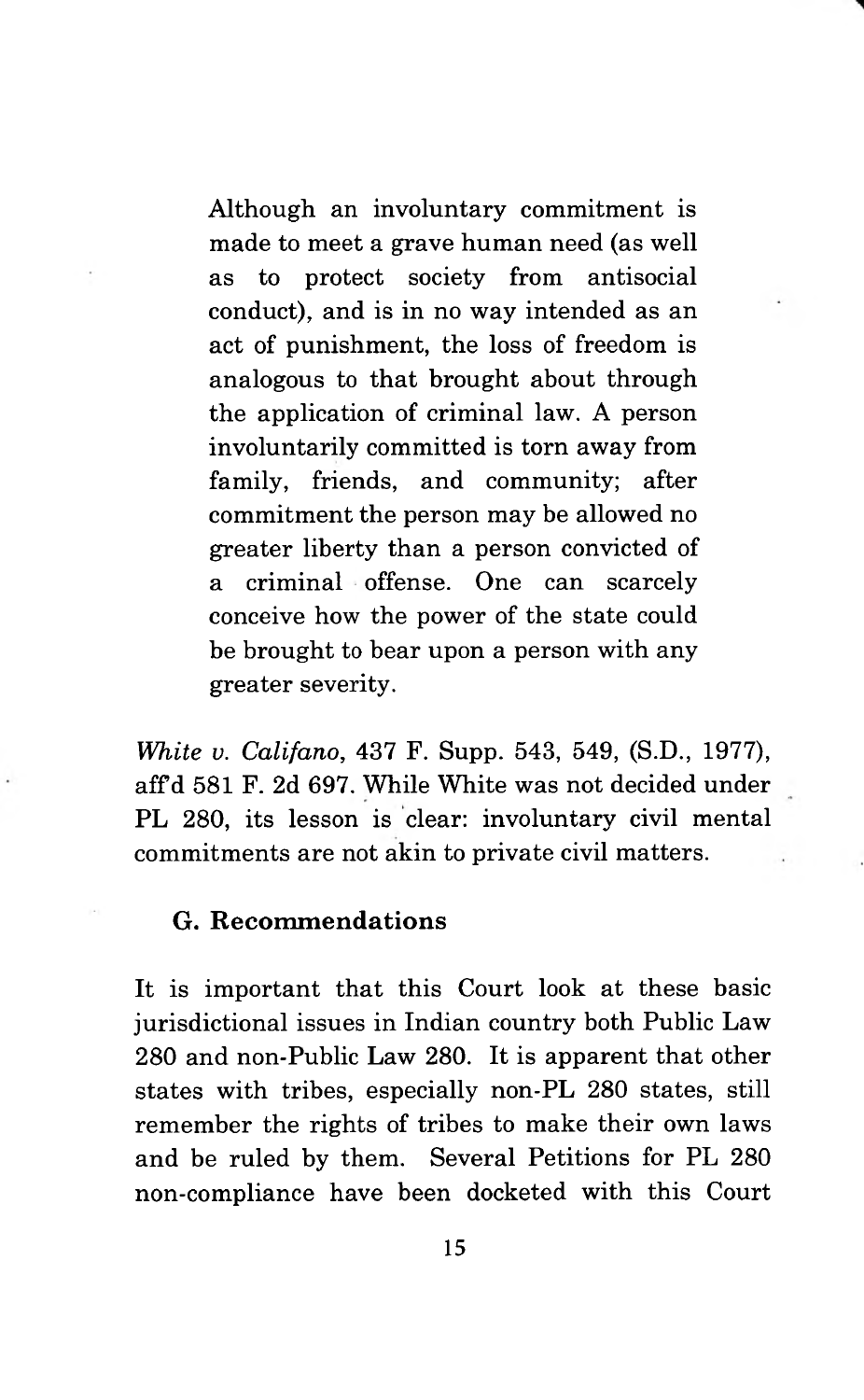<span id="page-23-0"></span>and include: *Burgess* 06-8943, *Davis* 09-1002, *Losh* OS-8522, and *Jones* 07-412.

#### **CONCLUSION**

Respondent Minnesota waived their right to respond to this Petition. Respondent avoids direct explanations in their Response Brief about how *Cabazon* is used in Minnesota, and their *Stone-*test. Minnesota does not want to comment publicly about SORNA and wants to avoid review here. It is obvious to Petitioner that Minnesota and Wisconsin both need this Court's review and direction, before this selfcreated, "exceptional circumstances" state right to ignore Congress, treaties and sovereignty spreads to more ridiculous, result-oriented decisions in Indian county throughout the nation.

Tribes and reservation Indians that are forced to live within the 1953 Termination Era law of Public Law 280 deserve to know that States cannot continue to escape judicial review and scrutiny. The concepts of *stare decisis* and *res judicata* are no longer reliable within Minnesota's judicially created Indian case law. Therefore, this Court must step-up and GRANT this Petition to protect rights of tribes and Indians selfdetermination, self-governance and the right to make laws and be ruled by them, by clarifying how preemption really works in Indian country, especially after a specific grant from Congress.